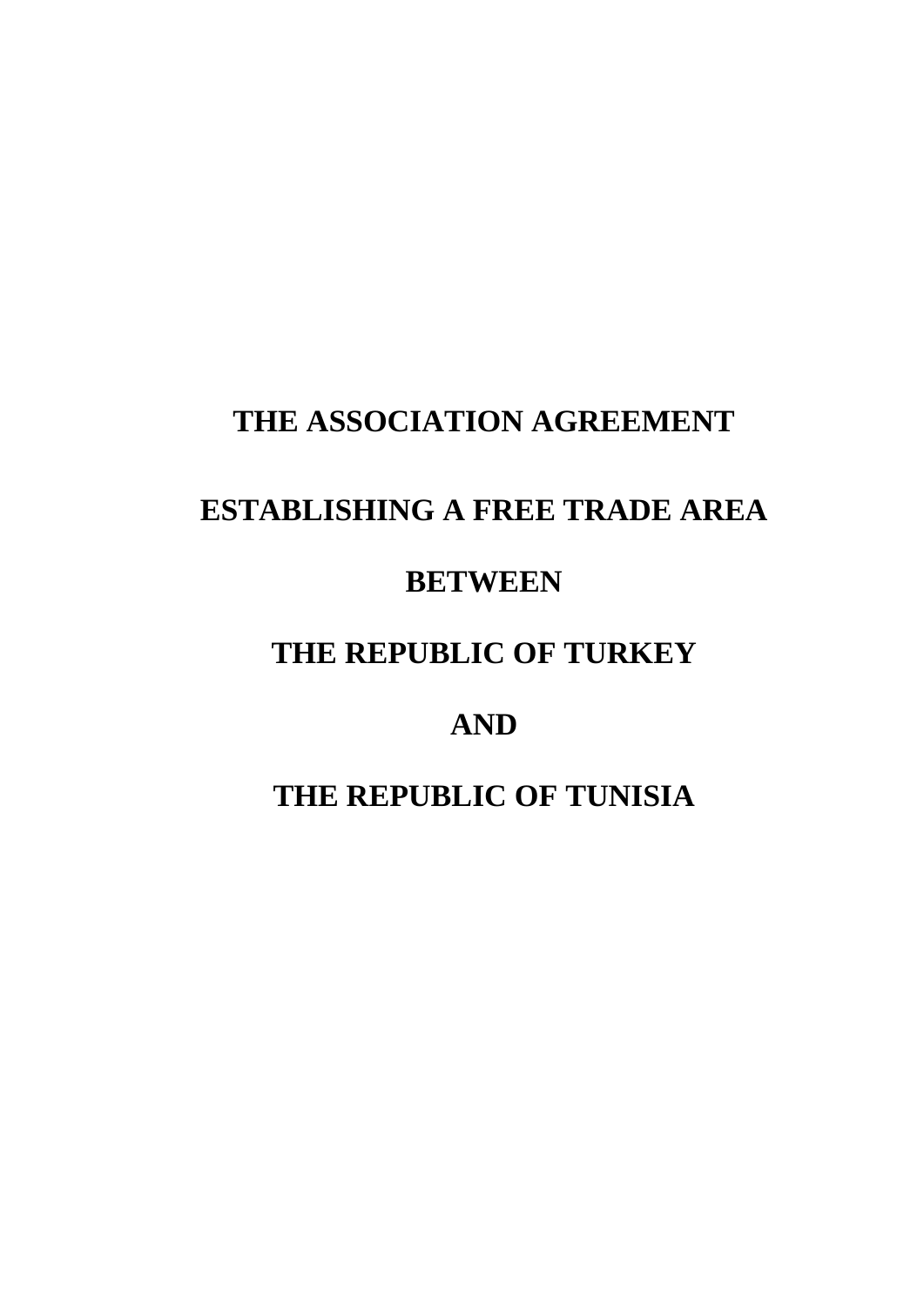## **The Association Agreement Establishing a Free Trade Area between The Republic of Turkey and The Republic of Tunisia**

## **PREAMBLE**

The Republic of Turkey and The Republic of Tunisia (hereinafter referred to as "the Parties" or "Turkey" and "Tunisia" where appropriate)

**DESIROUS** to develop and strengthen the existing friendly relations, especially in the fields of economic co-operation and trade, with an aim to contribute to the progress of economic co-operation between the two countries and to increase the scope of mutual trade exchanges,

**CONFIRMING** their intention to participate actively in the process of economic integration in Europe and in the Mediterranean Basin expressing their preparedness to co-operate in seeking ways and means to strengthen this process;

**TAKING INTO CONSIDERATION** the Agreement establishing an Association between Turkey and the European Economic Community and Euro-Mediterranean Agreement establishing an Association between the European Communities and their Member States and the Republic of Tunisia;

**HAVING** regard to the experience gained from the co-operation developed between the Parties to this Agreement as well as between them and their main trading partners;

**DECLARING** their readiness to undertake activities with a view to promoting harmonious development of their trade as well as to expanding and diversifying their mutual co-operation in the fields of joint interest, including fields not covered by this Agreement, thus creating a framework and supportive environment based on equality, non discrimination, and a balance of rights and obligations;

**REFERRING** to the mutual interest of the Parties in the continual reinforcement of the multilateral trading system and considering that the provisions and instruments of the General Agreement on Tariffs and Trade 1994 (hereinafter referred to as "GATT 1994") and the World Trade Organisation (hereinafter referred to as "WTO") constitute a basis for their foreign trade policy;

**CONSIDERING** the rights and obligations of the Parties stemming from the GATT 1994 and the WTO;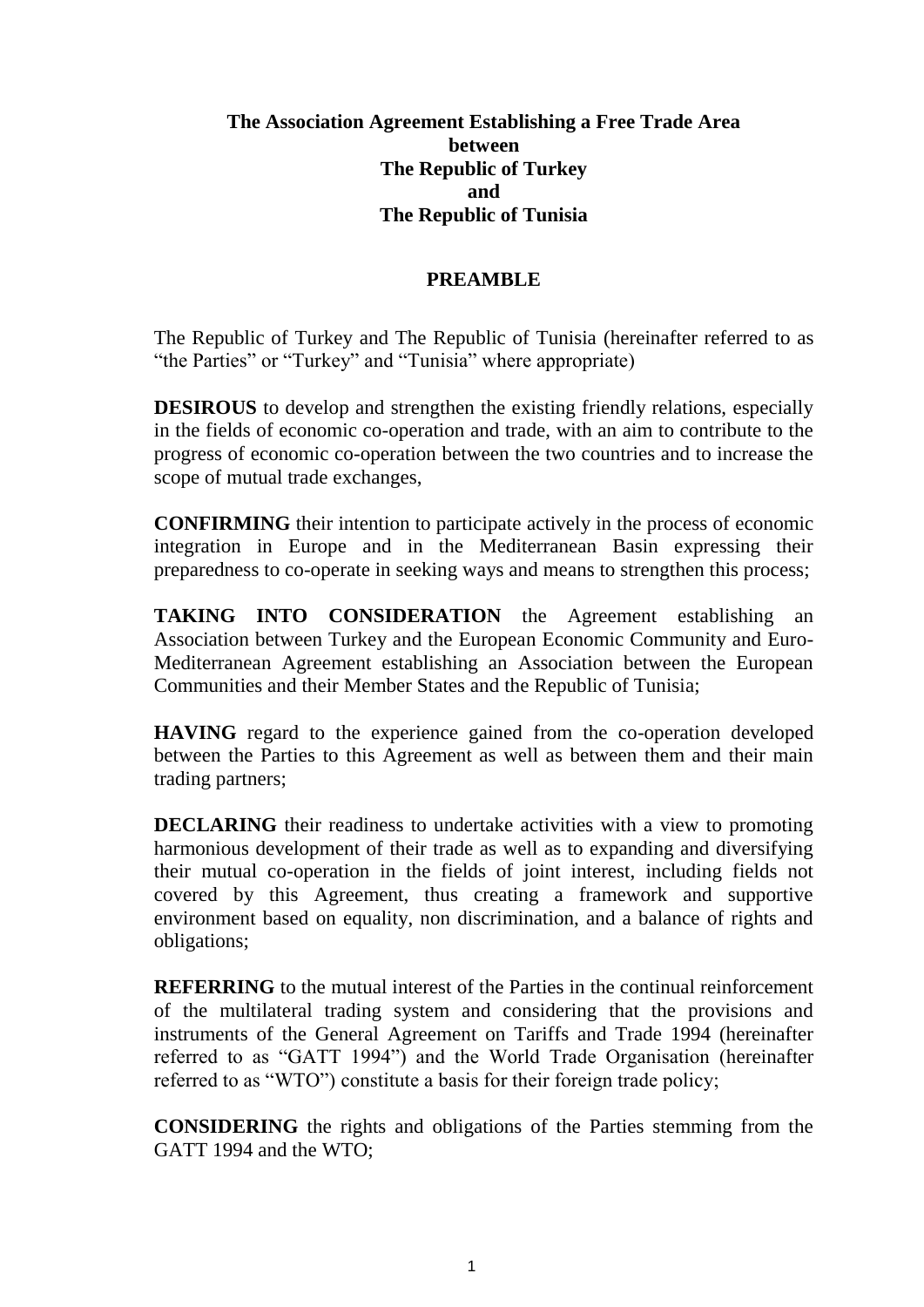**RESOLVED** to lay down for this purpose provisions aimed at progressive abolition of the obstacles to trade between the Parties in accordance with the provisions of this Agreement, in particular those concerning the establishment of free trade area;

**BELIEVING** that development of trade and cooperation in the economic and technical fields is one of the main elements of rapid development strategies of both countries;

**HAVE DECIDED**, in pursuance of these objectives, to conclude the following Agreement (hereinafter referred to as "this Agreement").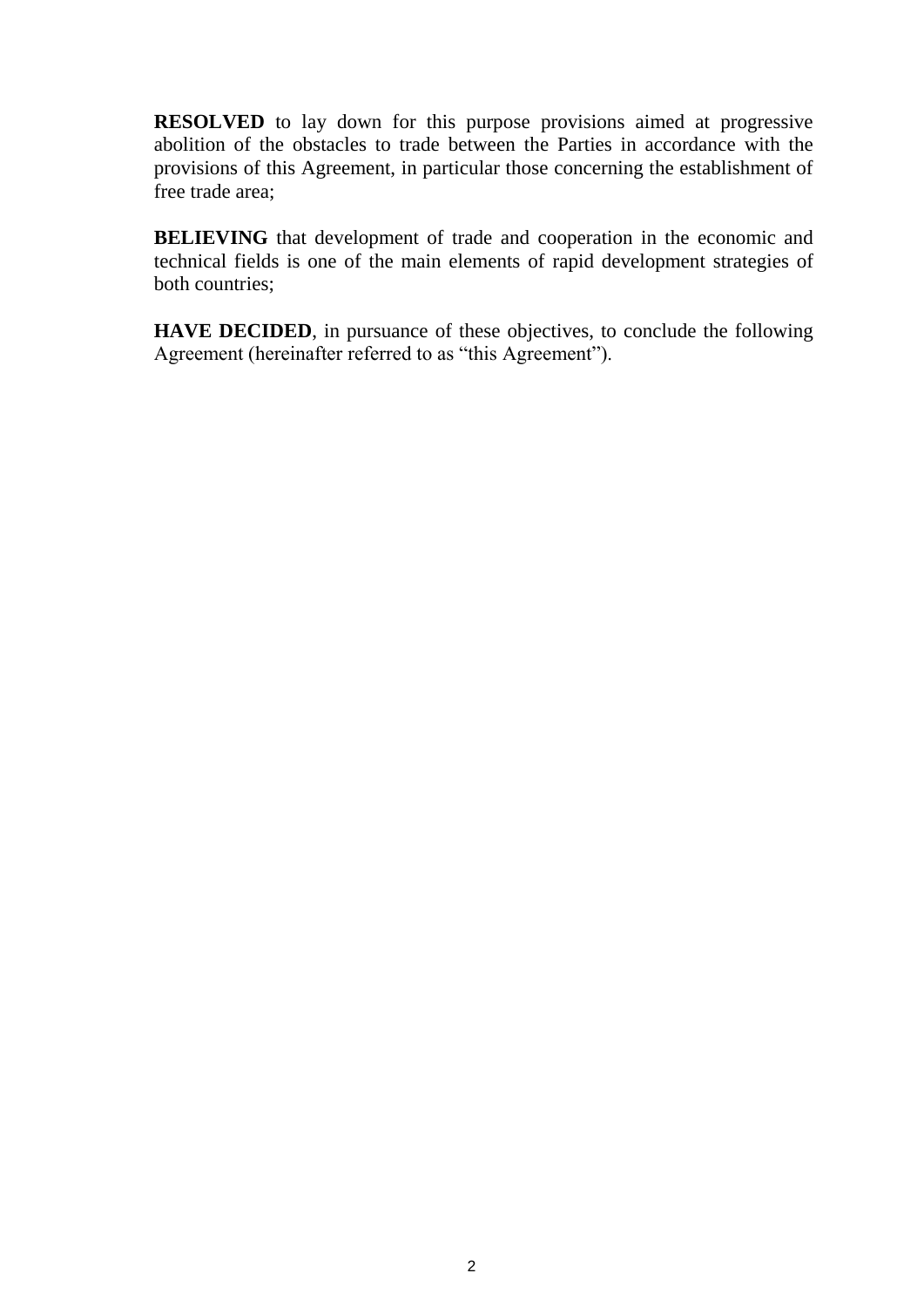## **ARTICLE 1 Objectives**

The objectives of this Agreement are:

- a) to increase and enhance the economic co-operation between the Parties to raise the living standards of the population of the two countries;
- b) to gradually eliminate difficulties and restrictions on trade in goods, including the agricultural products;
- c) to promote, through the expansion of reciprocal trade, the harmonious development of the economic relations between the Parties;
- d) to provide fair conditions of competition in trade between the Parties;
- e) to create conditions for further encouragement of investments particularly for the development of joint investments in both countries;
- f) to promote trade and co-operation between the Parties in third country markets.

## **TITLE I FREE MOVEMENT OF GOODS**

#### **ARTICLE 2**

The Parties shall gradually establish a free trade area on substantially all their trade between them in a transitional period lasting a maximum of nine years starting from the entry into force of this Agreement in accordance with the provisions of this Agreement and in conformity with Article XXIV of the GATT 1994 and the other multilateral agreements on trade in goods annexed to the Agreement establishing the WTO.

#### **ARTICLE 3 Basic Duties and Classification of Goods**

- 1. In trade between the Parties covered by this Agreement, the Parties shall apply their respective Customs Tariffs on the classification of goods for imports into them.
- 2. For each product the basic duty to which successive reductions set out in this Agreement are to be applied shall be the Most Favoured Nation (MFN) duty that was in force in the Parties on 1 January 2004*.*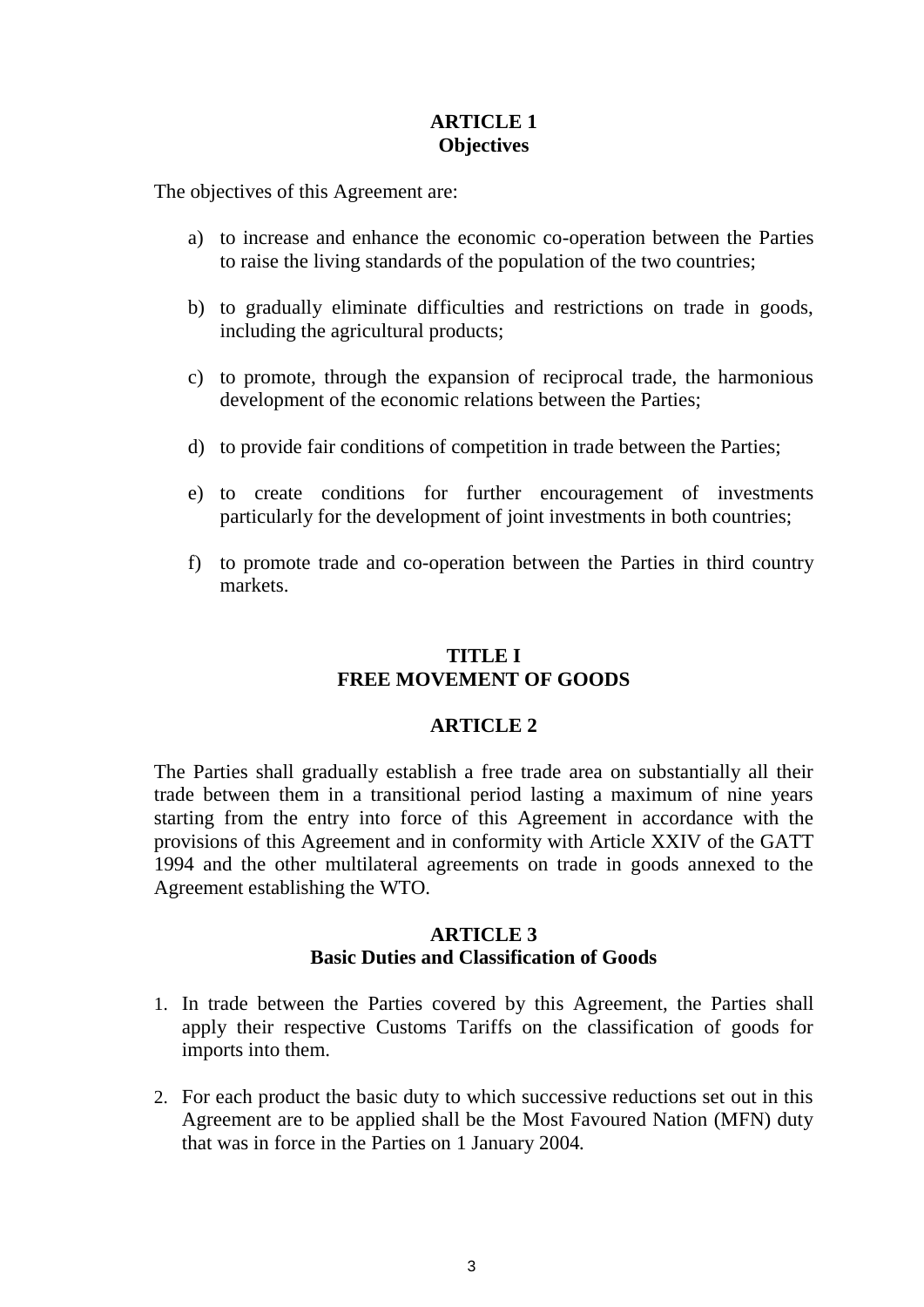- 3. If, after 1 January 2004, any tariff reduction is applied on an erga omnes basis, in particular, reductions resulting from the tariff negotiations in the WTO, such reduced duties shall replace the basic duties referred to in paragraph 2 as from that date when such reductions are applied.
- 4. The Parties shall communicate to each other their respective basic duties.

## **CHAPTER I INDUSTRIAL PRODUCTS**

#### **ARTICLE 4 Scope**

The provisions of this Chapter shall apply to products originating in the Parties falling within Chapters 25 to 97 of Harmonised Commodity Description and Coding System with the exception of the products covered by the definition specified in Article 11 (2) of this Agreement.

#### **ARTICLE 5 Customs Duties on Imports and Charges Having Equivalent Effect**

- 1. From the date of entry into force of this Agreement no new customs duties on imports or charges having equivalent effect shall be introduced, nor shall those already applied be increased in trade between the Parties.
- 2. Customs duties and charges having equivalent effect on imports shall be abolished in accordance with the provisions of Protocol I to this Agreement.

#### **ARTICLE 6 Customs Duties of a Fiscal Nature**

The provisions concerning the abolition of customs duties on imports shall also apply to customs duties of a fiscal nature.

## **ARTICLE 7 Customs Duties on Exports and Charges Having Equivalent Effect**

Without prejudice to the provisions of the GATT 1994:

- 1. From the date of the entry into force of this Agreement no new customs duties on exports or charges having equivalent effect shall be introduced in trade between the Parties.
- 2. All customs duties on exports and any charges having equivalent effect shall be abolished between the Parties upon entry into force of this Agreement.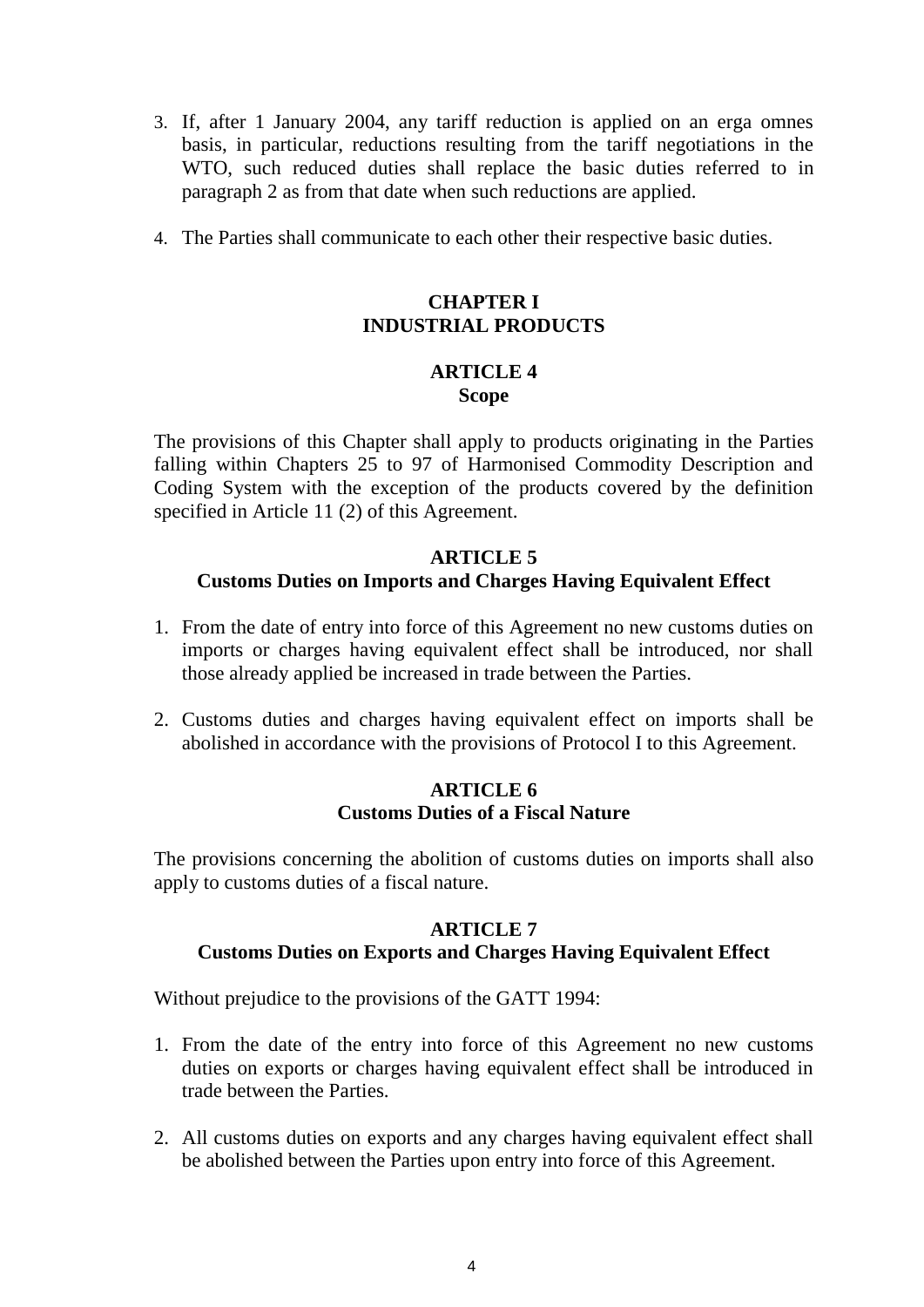## **ARTICLE 8 Quantitative Restrictions on Imports and Measures Having Equivalent Effect**

Without prejudice to the provisions of the GATT 1994:

- 1. From the date of the entry into force of this Agreement no new quantitative restriction on imports or measure having equivalent effect shall be introduced in trade between the Parties.
- 2. All quantitative restrictions on imports and measures having equivalent effect shall be abolished between the Parties upon the date of entry into force of this Agreement.

## **ARTICLE 9 Quantitative Restrictions on Exports and Measures Having Equivalent Effect**

Without prejudice to the provisions of the GATT 1994:

- 1. From the date of the entry into force of this Agreement no new quantitative restriction on exports or measure having equivalent effect shall be introduced in trade between the Parties.
- 2. All quantitative restrictions on exports and any measures having equivalent effect shall be abolished between the Parties upon the date of entry into force of this Agreement.

#### **ARTICLE 10 Technical Regulations**

- 1. The rights and obligations of the Parties in respect of technical regulations, standards and conformity assessment shall be governed by the WTO Agreement on Technical Barriers to Trade.
- 2. The Parties shall strengthen their co-operation in the field of technical regulations, standards and conformity assessment, with a view to increasing the mutual understanding of their respective systems and facilitating access to their respective markets, thereby preparing the ground for mutual recognition agreements. The Parties shall consult each other in the Association Committee in view of the implementation of the objective set out in this Article.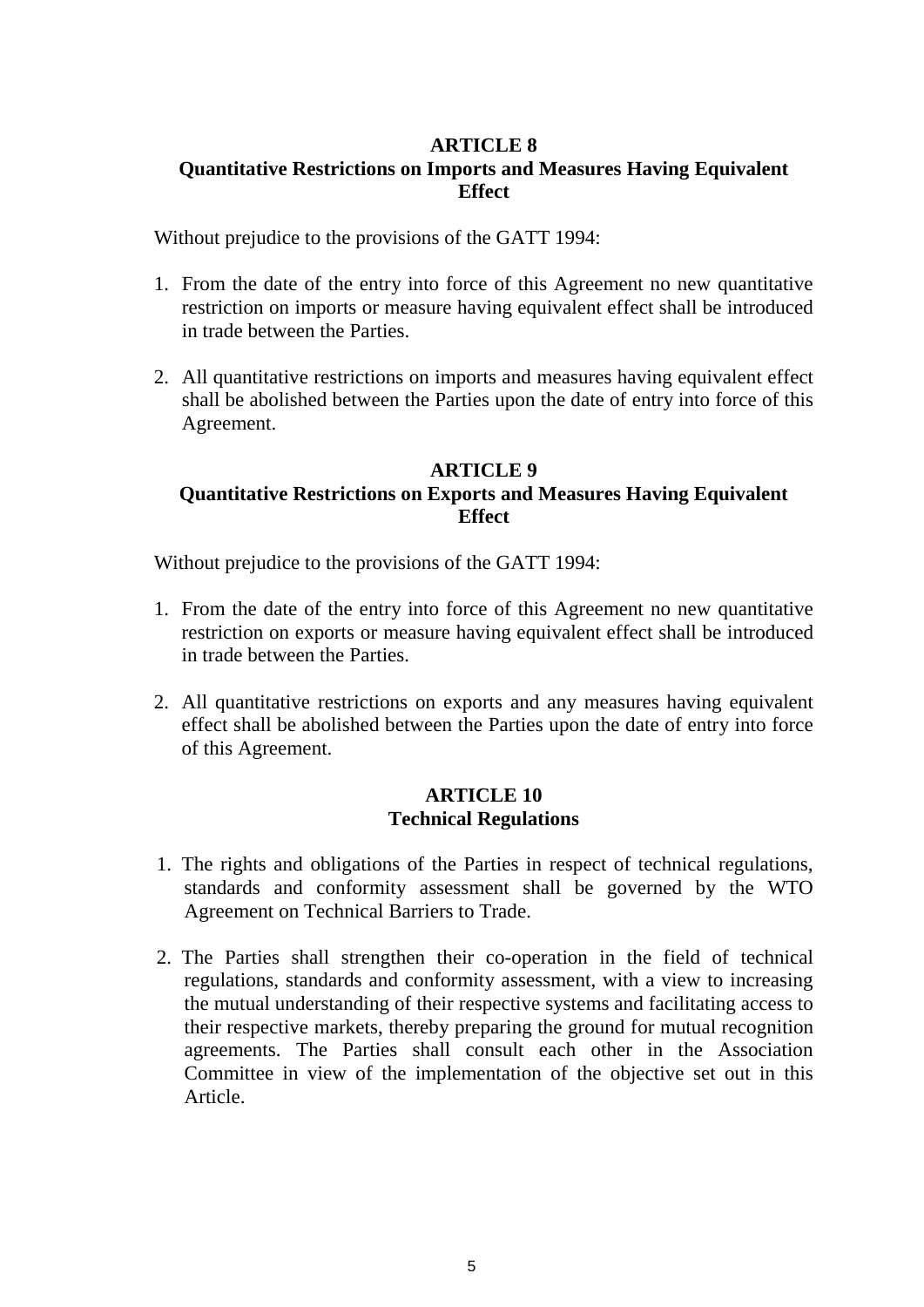3. Without prejudice to paragraph 1, the Parties agree to hold immediate consultations in the framework of the Association Committee where either Party has taken measures which are likely to create, or have created an obstacle to trade, in order to find an appropriate solution in conformity with the WTO Agreement on Technical Barriers to Trade.

## **CHAPTER II BASIC AGRICULTURAL, PROCESSED AGRICULTURAL AND FISHERY PRODUCTS**

#### **ARTICLE 11 Scope**

- 1. The provisions of this Chapter shall apply to basic agricultural, processed agricultural and fishery products originating in the Parties.
- 2. The term "basic agricultural, processed agricultural and fishery products" (hereinafter called "agricultural products") means for the purpose of this Agreement the products covered by the WTO definition of agricultural products as well as fish and fishery products and products falling under the tariff headings of 3302 10 29 and 4501.

## **ARTICLE 12 Exchange of Concessions**

- 1. The Parties to this Agreement shall mutually allocate concessions set forth in Protocol II in accordance with the provisions of this Chapter.
- 2. Taking into account the role of agriculture in their respective economies; the development of trade in agricultural products between the Parties; the high sensitivity of agricultural products; the rules of their respective agricultural policies, the Parties shall examine in the Association Committee the possibilities of granting to each other further concessions in trade in agricultural products.
- 3. In pursuance of this objective, Protocol II providing for measures to facilitate trade in agricultural products has been concluded between the Parties.

#### **ARTICLE 13 Sanitary and Phytosanitary Measures**

The Parties shall not apply their regulations in sanitary and phytosanitary matters as an arbitrary or unjustifiable discrimination or a disguised restriction on trade between them. The Parties shall apply their sanitary measures within the rules and procedures of the GATT 1994 and the other relevant WTO agreements.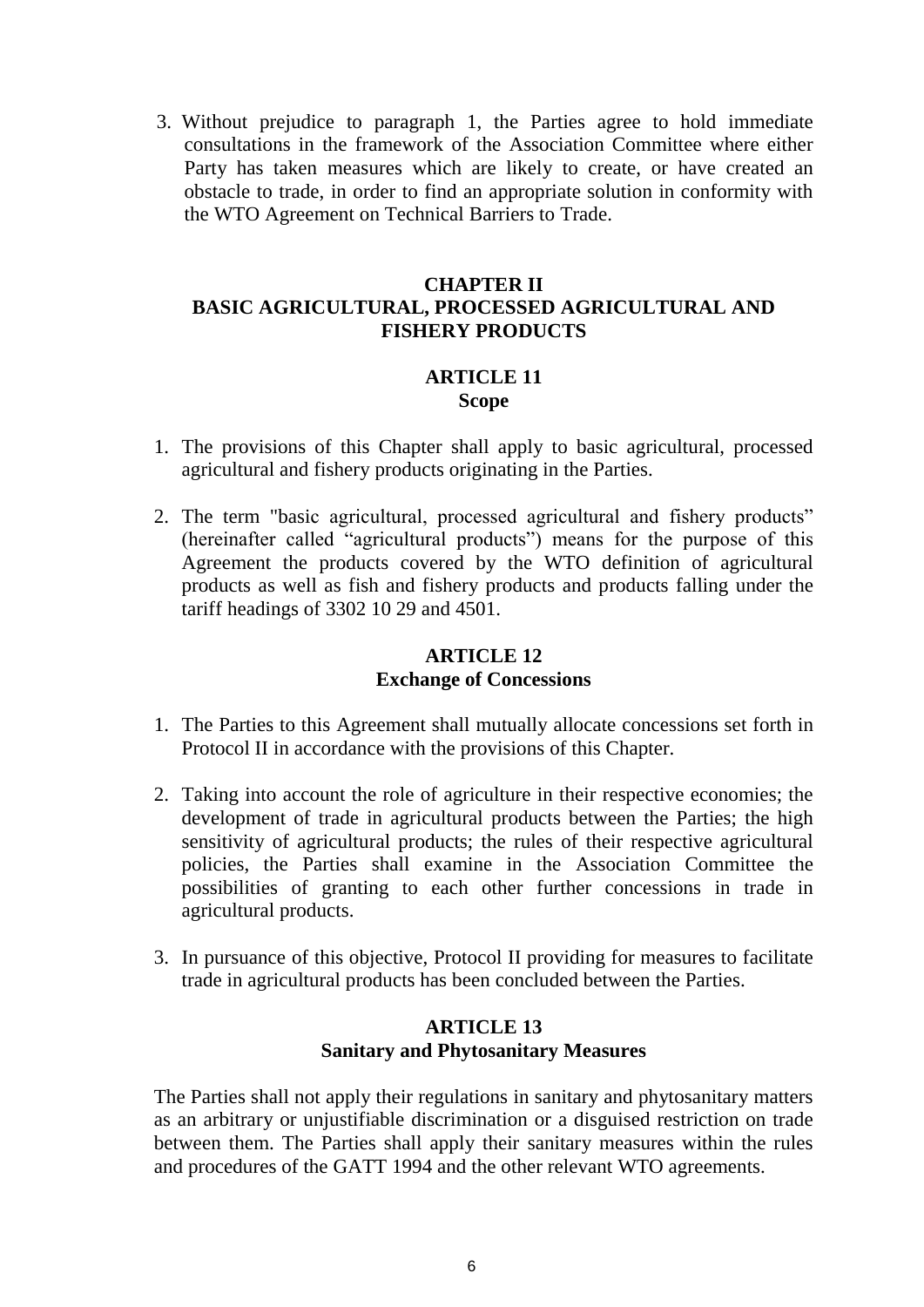#### **ARTICLE 14 Specific Safeguards**

Notwithstanding other provisions of this Agreement, and in particular Article 21, given the particular sensitivity of the agricultural products, if imports of products originating in a Party, which are the subject of concessions granted under this Agreement, cause or threaten to cause serious disturbance to the markets or to their domestic regulatory mechanisms, in the other Party, both Parties shall enter into consultations immediately to find an appropriate solution. Pending such solution, the Party concerned may take the measures it deems necessary, in accordance with the relevant WTO rules.

#### **CHAPTER III COMMON PROVISIONS**

### **ARTICLE 15 Internal Taxation**

- 1. The Parties commit themselves to apply any internal taxes and other charges and regulations in accordance with Article III of the GATT 1994 and other relevant WTO Agreements.
- 2. Exporters may not benefit from repayment of internal taxation in excess of the amount of direct or indirect taxation imposed on products exported to the territory of one of the Parties.

#### **ARTICLE 16 Trade Relations Governed by Other Agreements**

- 1. This Agreement shall not prevent the maintenance or establishment of customs unions, free trade areas or arrangements for cross-border trade of the Parties with third countries to the extent that these do not negatively affect the trade regime and in particular the provisions concerning rules of origin provided for in this Agreement.
- 2. Consultations between the Parties shall take place within the Association Committee concerning agreements establishing customs unions or free trade areas and, where appropriate, on other major issues related to their respective trade policies with third countries. Such consultations shall take place so as to ensure that account is taken of the mutual interests of the Parties stated in this Agreement.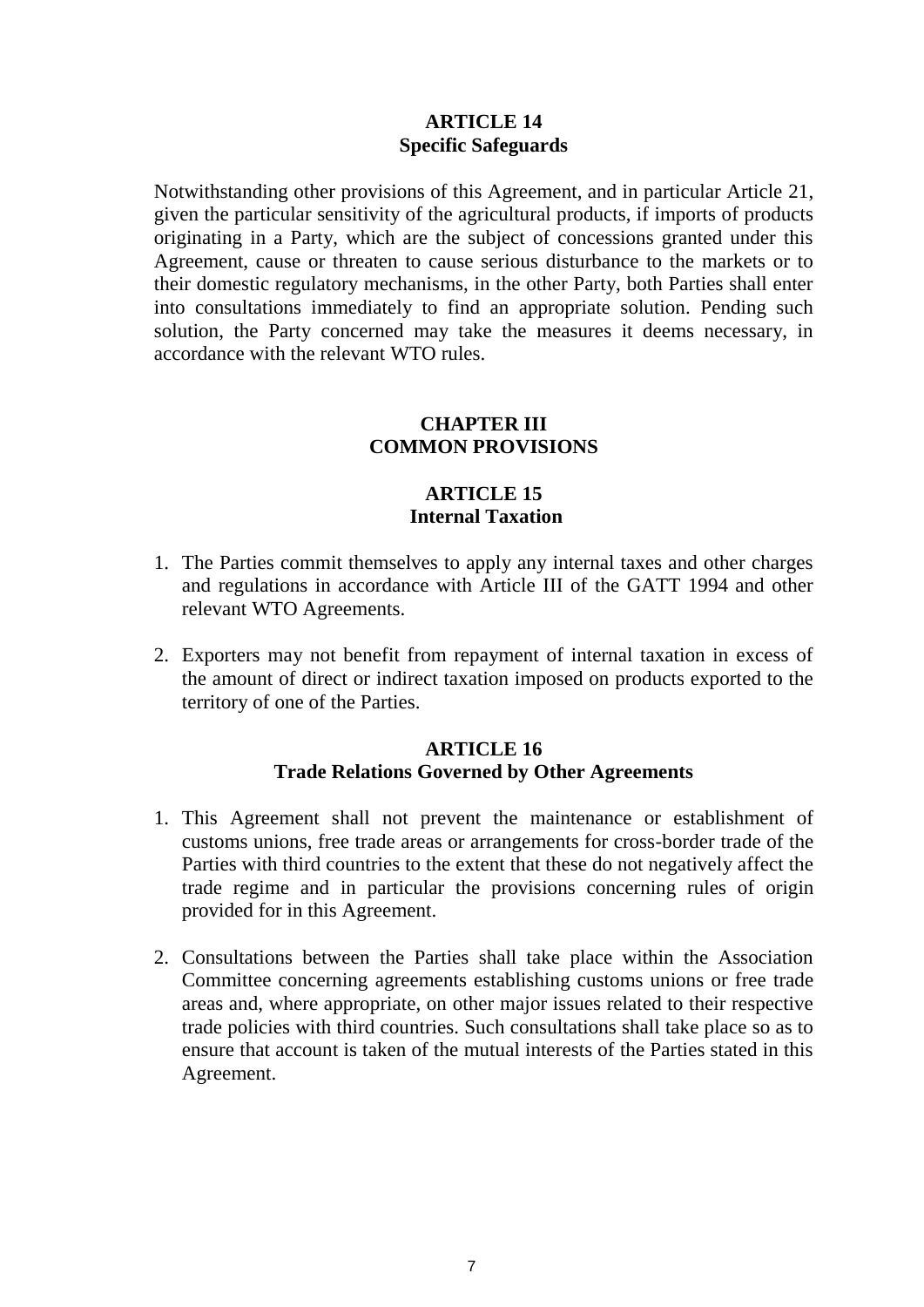### **ARTICLE 17 Structural Adjustment**

- 1. Exceptional measures of limited duration which derogate from the provisions of Article 5 may be taken by Tunisia in the form of increased customs duties.
- 2. These measures may only concern infant industries, or certain sectors undergoing restructuring or facing serious difficulties, particularly where these difficulties produce important social problems.
- 3. Customs duties applicable on imports into Tunisia to products originating in Turkey introduced by these measures may not exceed 25% ad valorem and shall maintain an element of preference for products originating in Turkey. The total value of imports of the products, which are subject to these measures, may not exceed 20% of total imports of industrial products from Turkey as defined in Article 4, during the last year for which statistics are available.
- 4. These measures shall be applied for a period not exceeding five years unless a longer duration is authorized by the Association Committee. They shall cease to apply at the latest on the expiry of the transitional period.
- 5. No such measures can be introduced in respect of a product if more than three years have elapsed since the elimination of all duties and quantitative restrictions or charges or measures having an equivalent effect concerning that product.
- 6. Tunisia shall inform the Association Committee of any exceptional measures she intends to take. At the request of Turkey, consultations shall be held in the Association Committee on such measures and the sectors to which they apply before they are applied. When taking such measures Tunisia shall provide the Association Committee with a schedule for the elimination of the customs duties introduced under this Article. This schedule shall provide for a phasing out of these duties starting at the latest two years after their introduction, at equal rates. The Association Committee may decide on a different schedule.

## **ARTICLE 18 Dumping**

If a Party finds that dumping, within the meaning of Article VI of GATT 1994 is taking place in trade relations governed by this Agreement, it may take appropriate measures against that practice in accordance with Article VI of the GATT 1994 and the rules established by agreements related to that Article and under the conditions and in accordance with the procedures laid down in Article 21 of this Agreement.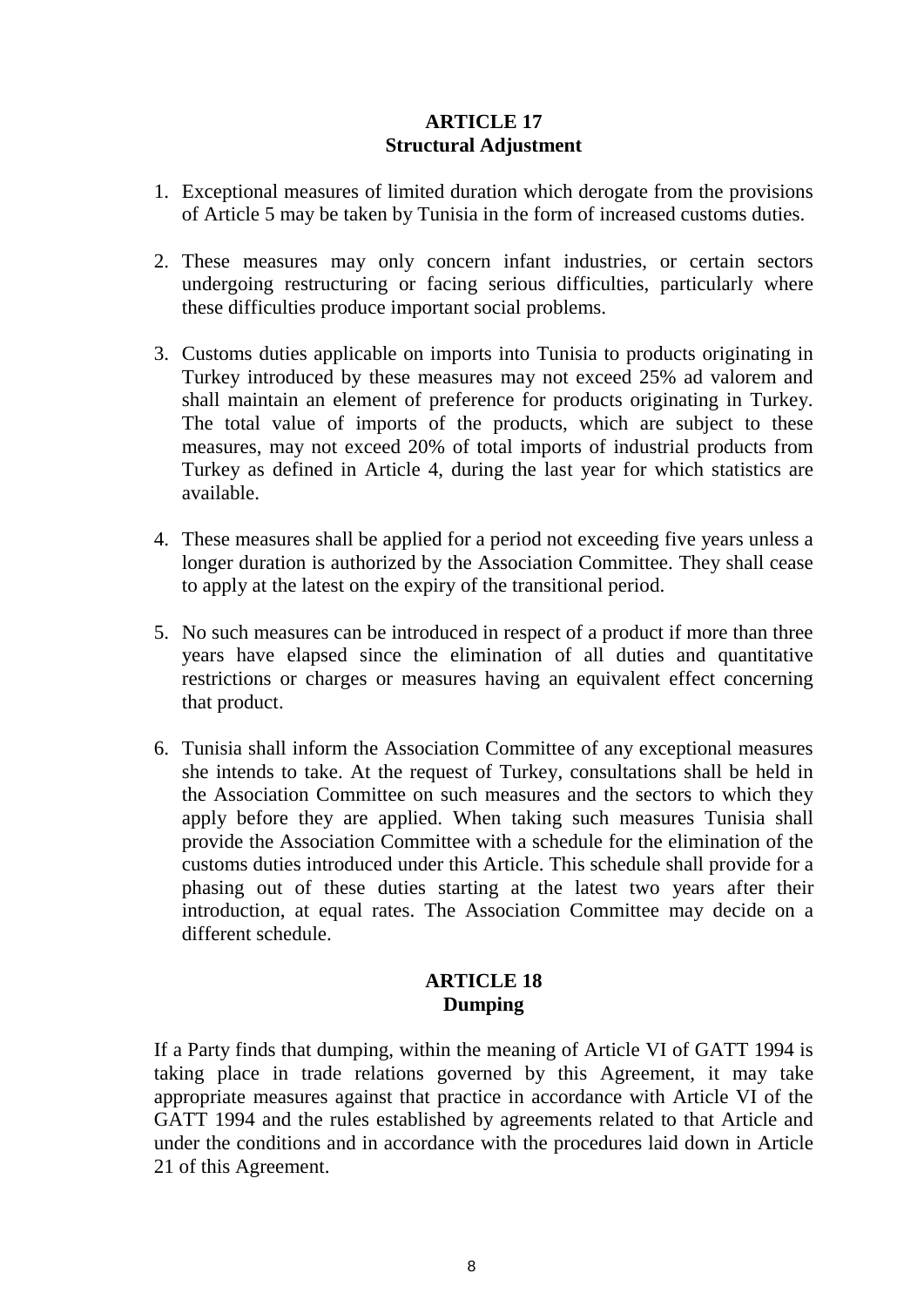#### **ARTICLE 19 Safeguard Measures**

- 1. Where any product is being imported into either of the Parties in such increased quantities, each Party retains its rights and obligations under Article XIX of GATT 1994 and the WTO Agreement on Safeguard Measures. This Agreement does not confer any additional rights or obligations on the Parties with regard to safeguard measures.
- 2. Notwithstanding provisions of paragraph 1 of this Article, the procedures laid down in Article 21 shall apply with regard to safeguard measure taken by any Party.

### **ARTICLE 20 Re-export and Serious Shortage**

Where compliance with the provisions of Article 7 and 9 leads to:

- a) re-export towards a third country against which the exporting Party to this Agreement maintains for the product concerned quantitative export restrictions, export duties or measures or charges having equivalent effect; or
- b) a serious shortage, or threat thereof, of a product essential to the exporting Party;

and where the situations referred to above give rise or are likely to give rise to major difficulties for the exporting Party, that Party may take appropriate measures under the conditions and in accordance with the procedures laid down in Article 21 of this Agreement. The measures shall be non-discriminatory and shall be eliminated when conditions no longer justify their maintenance.

## **ARTICLE 21 Notifications and Consultations Procedure**

- 1. Before initiating the procedure for the application of the measures mentioned in Articles 14, 18, 19, 20, 25, 26 and 47 set out in this Article, the Parties shall endeavour to solve any differences between themselves through direct consultations, and shall inform the other Party thereof.
- 2. In these cases specified in paragraph 1 of this Article, a Party which is considering to resort to a measure shall promptly notify the Association Committee thereof. The Party concerned shall provide the Association Committee with all relevant information and give it the assistance required to examine the case. Consultations between the Parties shall take place without delay in the Association Committee with a view to finding a commonly acceptable solution.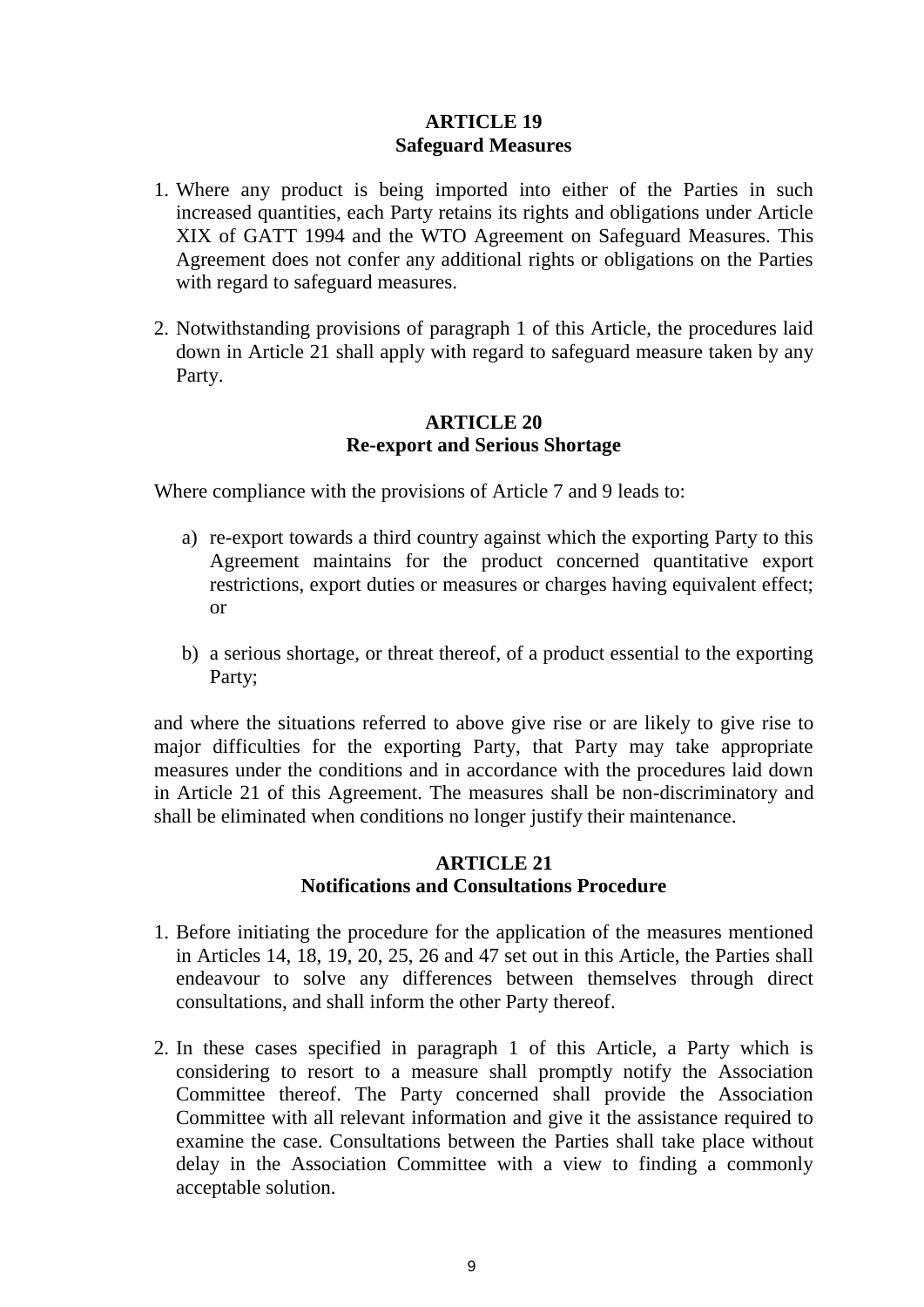- 3. If, within one month of the matter being referred to the Association Committee, the Party in question fails to put an end to the practice objected to or to the difficulties notified and in the absence of a decision by the Association Committee in the matter, the concerned Party may adopt the measures it considers necessary to remedy the situation.
- 4. The measures taken shall be notified immediately to the Association Committee. They shall be restricted, with regard to their extent and to their duration, to what is strictly necessary in order to rectify the situation giving rise to their application and shall not be in excess of the damage caused by the practice or the difficulty in question. Priority shall be given to such measures that will least disturb the functioning of this Agreement.
- 5. The measures taken shall be the subject of regular consultations within the Association Committee with a view to their relaxation, or abolition when conditions no longer justify their maintenance.
- 6. Where exceptional circumstances requiring immediate action make prior examination impossible, the Party concerned may, in the cases of Articles 14, 18, 19, 20, 25, 26 and 47 apply forthwith the precautionary measures strictly necessary to remedy the situation. The measures shall be notified without delay to the Association Committee and consultations between the Parties to this Agreement shall take place within the Association Committee.

#### **ARTICLE 22**

#### **Rules of Origin and Co-operation between the Customs Administrations**

- 1. Protocol III lays down the rules of origin and methods of administrative cooperation.
- 2. The Parties agreed to apply the actual harmonised preferential rules of origin in the context of the System of Pan-Euro-Med Cumulation of Origin in the mutual trade.

## **CHAPTER IV STATE MONOPOLIES, COMPETITION RULES, PAYMENTS AND OTHER ECONOMIC PROVISIONS**

#### **ARTICLE 23 State Monopolies**

1. The Parties shall progressively adjust any state monopoly of a commercial character so as to ensure that by the end of the fourth year following the entry into force of this Agreement, no discrimination regarding the conditions under which goods are procured and marketed will exist between nationals of the Parties.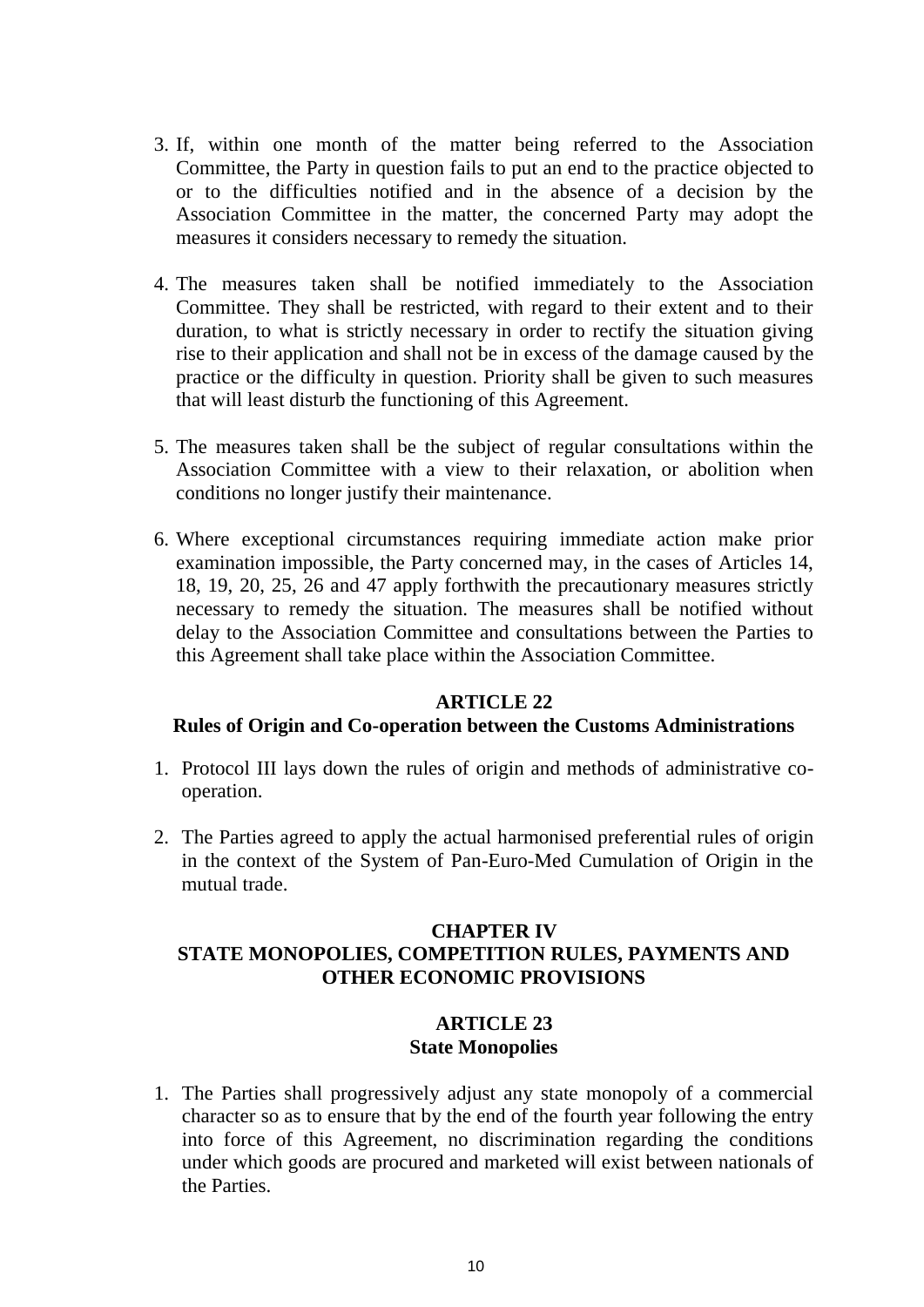2. The Association Committee shall be informed about the measures adopted to implement this objective.

#### **ARTICLE 24 Payments**

Any payment arising from trade of goods, services and rights to non material goods between the Parties shall be made in convertible currency, in accordance with the respective national legislation of the Parties.

## **ARTICLE 25 Rules of Competition Concerning Undertakings**

- 1. The following are incompatible with the proper implementation of this Agreement, in so far as they affect trade between the Parties:
	- a) all agreements between undertakings, decisions by associations of undertakings and concerted practices between undertakings which have as their object or effect the prevention, restriction or distortion of competition;
	- b) abuse by one or more undertakings of dominant position in the territories of the Parties as a whole or in a substantial part thereof;
- 2. For the purpose of applying the provisions of paragraph 1 of this Article, the Parties will take the measures in conformity with the procedures and under the conditions laid down in their respective Agreements with the European Communities. In case of any change in those procedures and/or conditions these changes will be applicable between the Parties.
- 3. If the Parties consider that a particular practice is incompatible with the terms of the first paragraph of this Article, and:
	- a) is not adequately dealt with under the implementing rules referred to in paragraph 2 of this Article, or
	- b) in the absence of such rules, and if such practice causes or threatens to cause serious prejudice to the interest of the other Party or material injury to its domestic industry, including its services industry,

it may take appropriate measures after consultation within the Association Committee or after thirty working days following referral for such consultation.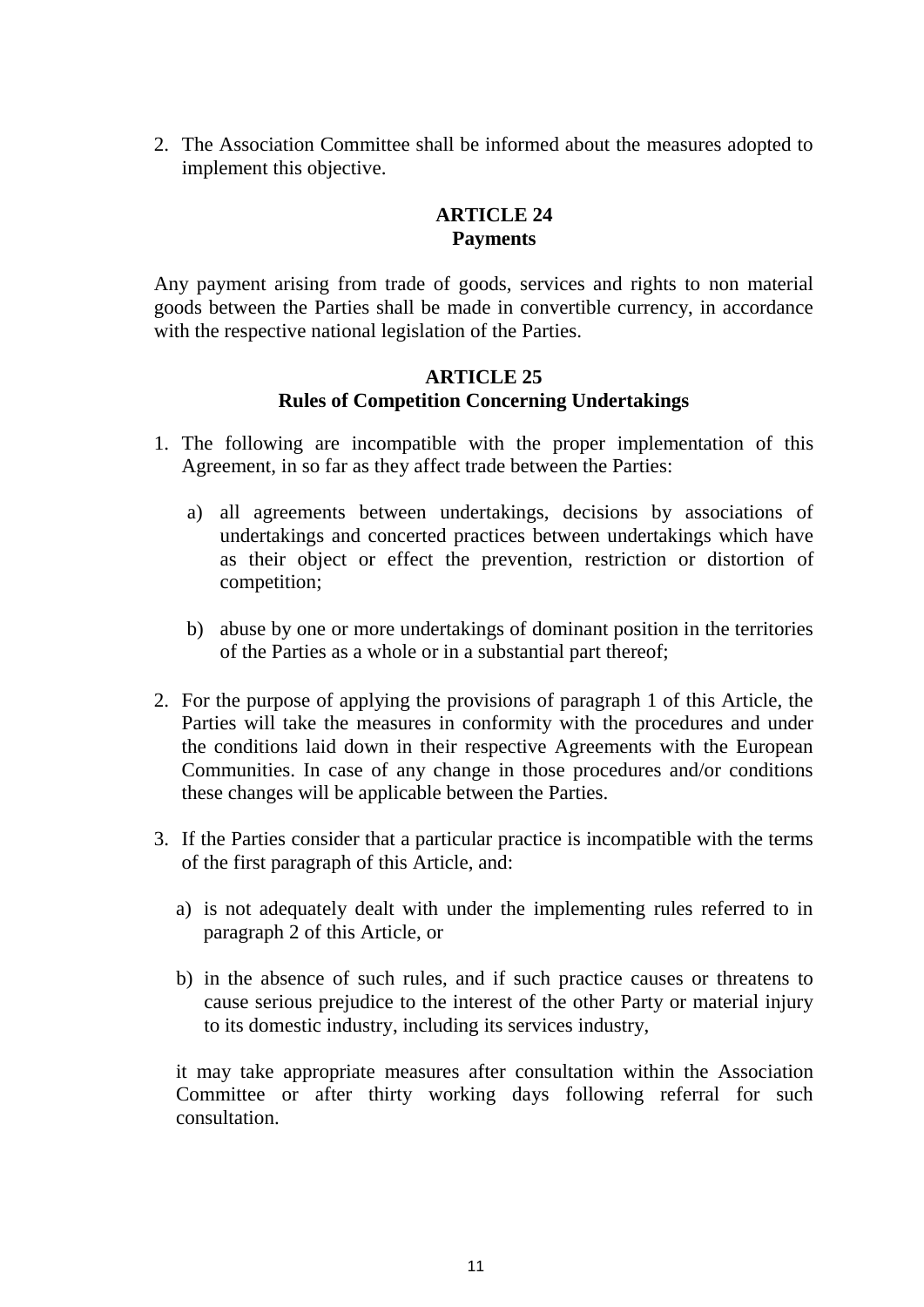4. Notwithstanding any provisions to the contrary adopted in conformity with this Article, the Parties shall exchange information taking into account the limitations imposed by the requirements of professional and business secrecy.

## **ARTICLE 26 Subsidies**

- 1. Any state aid which distorts or threatens to distort competition by favouring certain undertakings or the production of certain goods is incompatible with the proper implementation of this Agreement.
- 2. The rights and obligations of the Parties in respect of subsidies shall be governed by Articles VI and XVI of the GATT 1994, the WTO Agreement on Subsidies and Countervailing Measures and the WTO Agreement on Agriculture.
- 3. In the case of practices incompatible with paragraph 1 of this Article, such appropriate measures may, where the WTO/GATT 1994 applies thereto, only be adopted in conformity with the procedures and under the conditions laid down by the WTO/GATT 1994 and any other relevant instrument negotiated under its auspices which are applicable between the Parties.
- 4. Each Party shall ensure transparency in the area of state aid. Upon request by one Party, the other Party shall provide information on particular individual cases of state aids.

## **ARTICLE 27 Balance of Payments Difficulties**

Where either Party is in a serious balance of payments difficulties or under threat thereof, the Party concerned may in accordance with the conditions laid down within the framework of WTO/GATT 1994 and with Articles VIII and XIV of the Articles of Agreement of International Monetary Fund, adopt restrictive measures, which shall be of limited duration and may not go beyond what is necessary to remedy the balance of payments situation. The Party concerned shall inform the other Party forthwith of their introduction and present to the other Party, as soon as possible, a time schedule of their removal.

## **ARTICLE 28 Intellectual, Industrial and Commercial Property Rights**

1. The Parties shall provide suitable and effective protection of intellectual, industrial and commercial property rights in line with Agreement on Trade-Related Aspects of Intellectual Property Rights (TRIPs) and other international Agreements.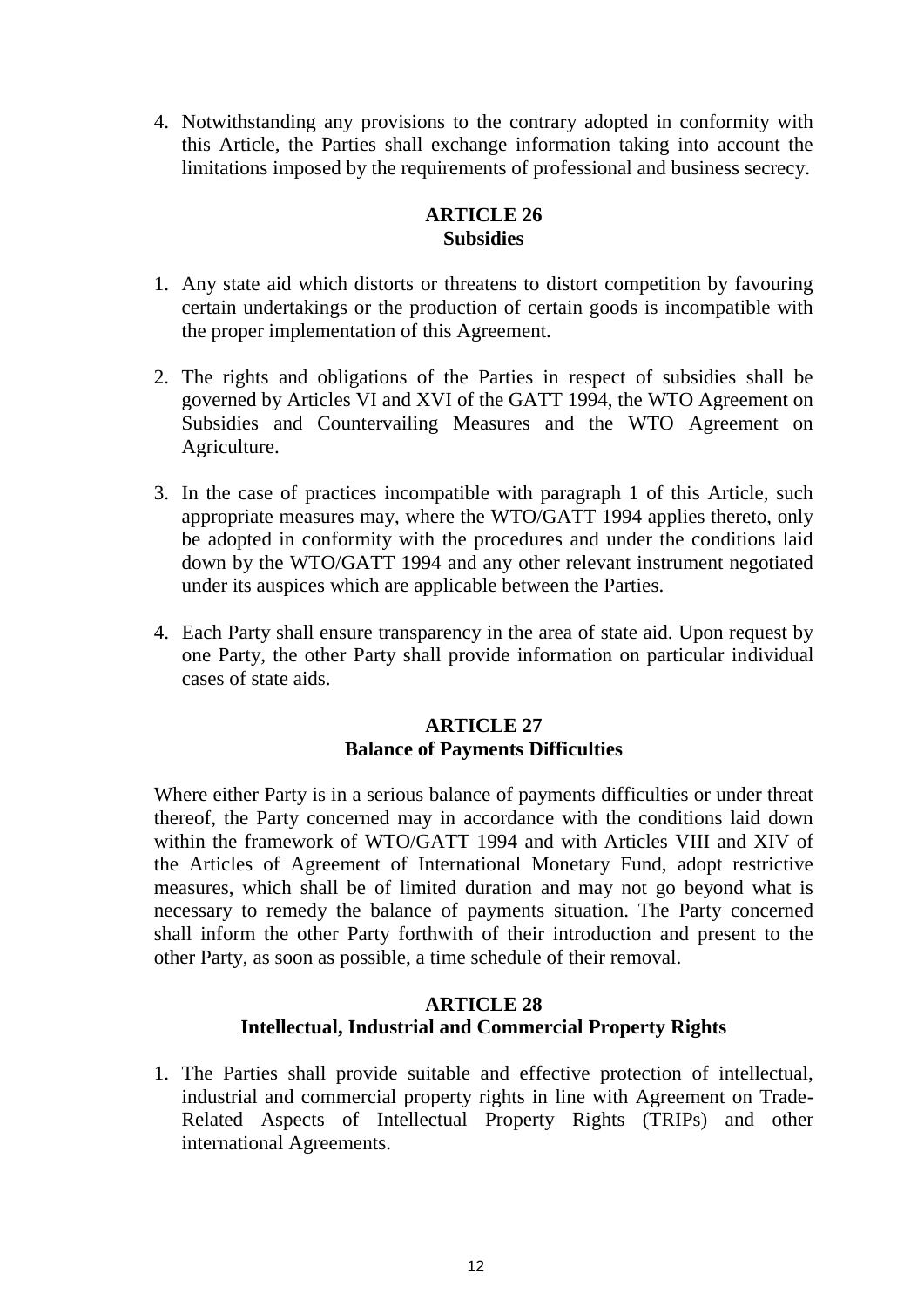2. Implementation of this Article shall be regularly assessed by the Parties. If difficulties which affect trade arise in connection with intellectual, industrial and commercial property rights, either Party may request urgent consultations to find mutually satisfactory solutions**.**

#### **ARTICLE 29 Public Procurement**

- 1. The Parties consider the opening up of the award of public contracts on the basis of non-discrimination, transparency and reciprocity, to be a desirable objective.
- 2. As of the entry into force of this Agreement, both Parties shall grant each other's companies access to contract award procedures a treatment no less favourable than that accorded to companies of any other country.

## **TITLE II**

## **ECONOMIC AND TECHNICAL CO-OPERATION**

## **ARTICLE 30 Objective**

- 1. The Parties will exert all necessary efforts to develop Economic, Scientific, Technical and Commercial Co-operation between the two sides.
- 2. The Parties will promote and facilitate continuously the enhancement and diversification of trade exchanges and economic and technical co-operation between their economic establishments, enterprises, organisations and institutions within the framework of their respective rules and regulations as well as their international obligations.
- 3. Turkey shall give priority for providing Tunisia with technical assistance in the primary fields of economic co-operation referred in Article 33.
- 4. The Parties will encourage operations designed to develop co-operation among the countries of the region and particularly the ones taking part within the Euro-Mediterranean Partnership.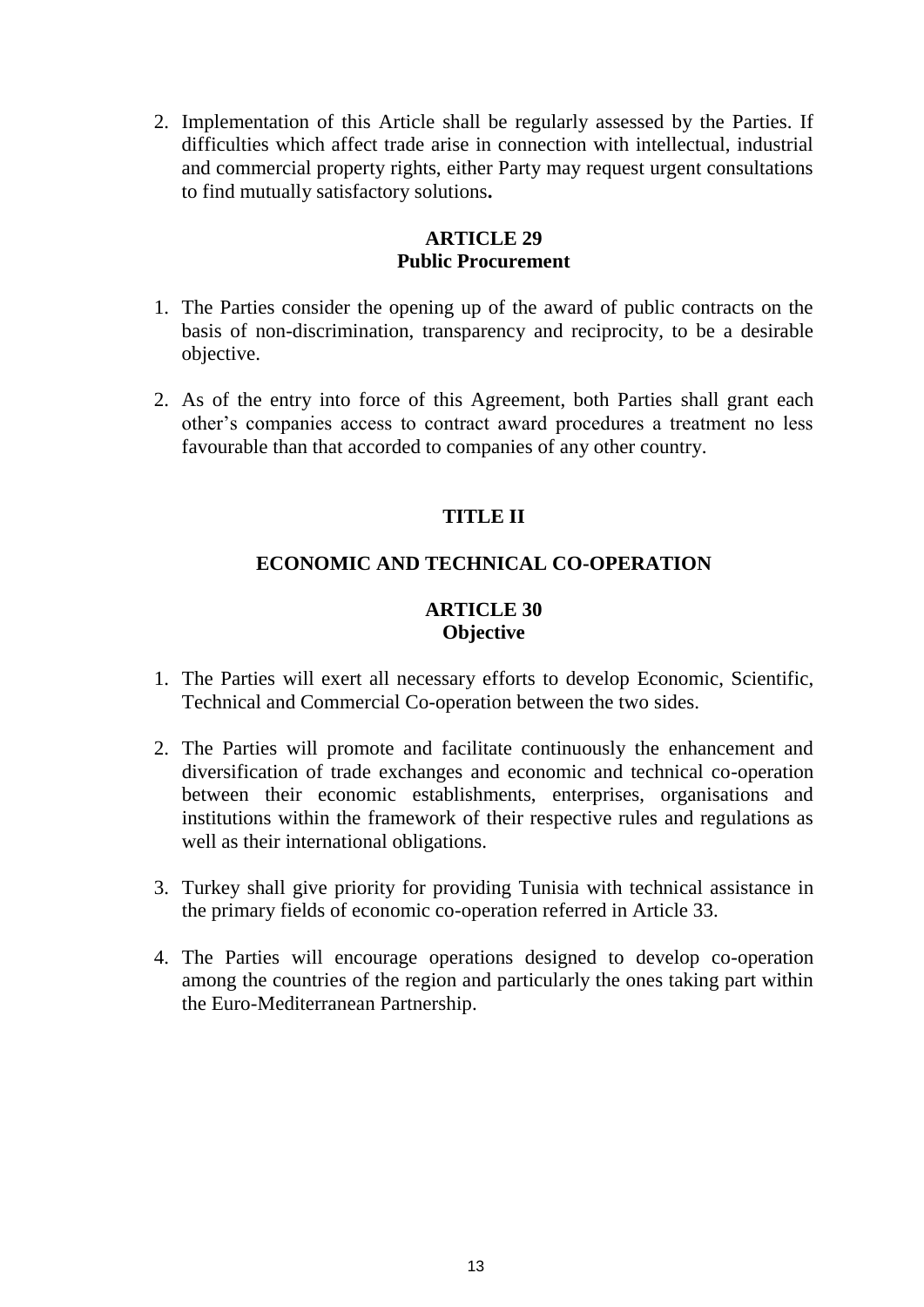### **ARTICLE 31 Scope**

- 1. Co-operation and technical assistance shall;
	- a) focus primarily on infant industries, sectors suffering from internal difficulties or affected by the overall process of the liberalisation of trade between Turkey and Tunisia.
	- b) focus on areas likely to bring the economies of the Parties closer together.
	- c) focus on capacity building and training programs, which would assist in creating the necessary institutions and human resources for implementation of this Agreement with Tunisia.
	- d) encourage the implementation of measures designed to develop intraregional co-operation.
	- e) support joint-ventures, twinning initiatives and joint investments amongst the private sector institutions.
- 2. The Parties agree to extend economic co-operation to other areas not covered by the provisions of this Chapter such as and not inclusive to irrigation, transportation, communication, higher education, tourism and other services, development and planning.

## **ARTICLE 32 Methods and Modalities**

- 1. The Agreements concluded between the Parties in the fields of the economic, commercial, technical and scientific co-operation shall be implemented without prejudicing the provisions of this Agreement.
- 2. The Parties shall further determine the methods and modalities for economic co-operation and technical assistance; in particular within the work of the Association Council referred in Article 40. In this regard, the Association Council may decide to establish sub-committees.
- 3. Economic co-operation and technical assistance shall be implemented in particular by:
	- a) regular exchange of information and ideas in every sector of co-operation including meetings of officials and experts;
	- b) encouragement of reciprocal participation in fairs and exhibitions;
	- c) transfer of advice, expertise and training;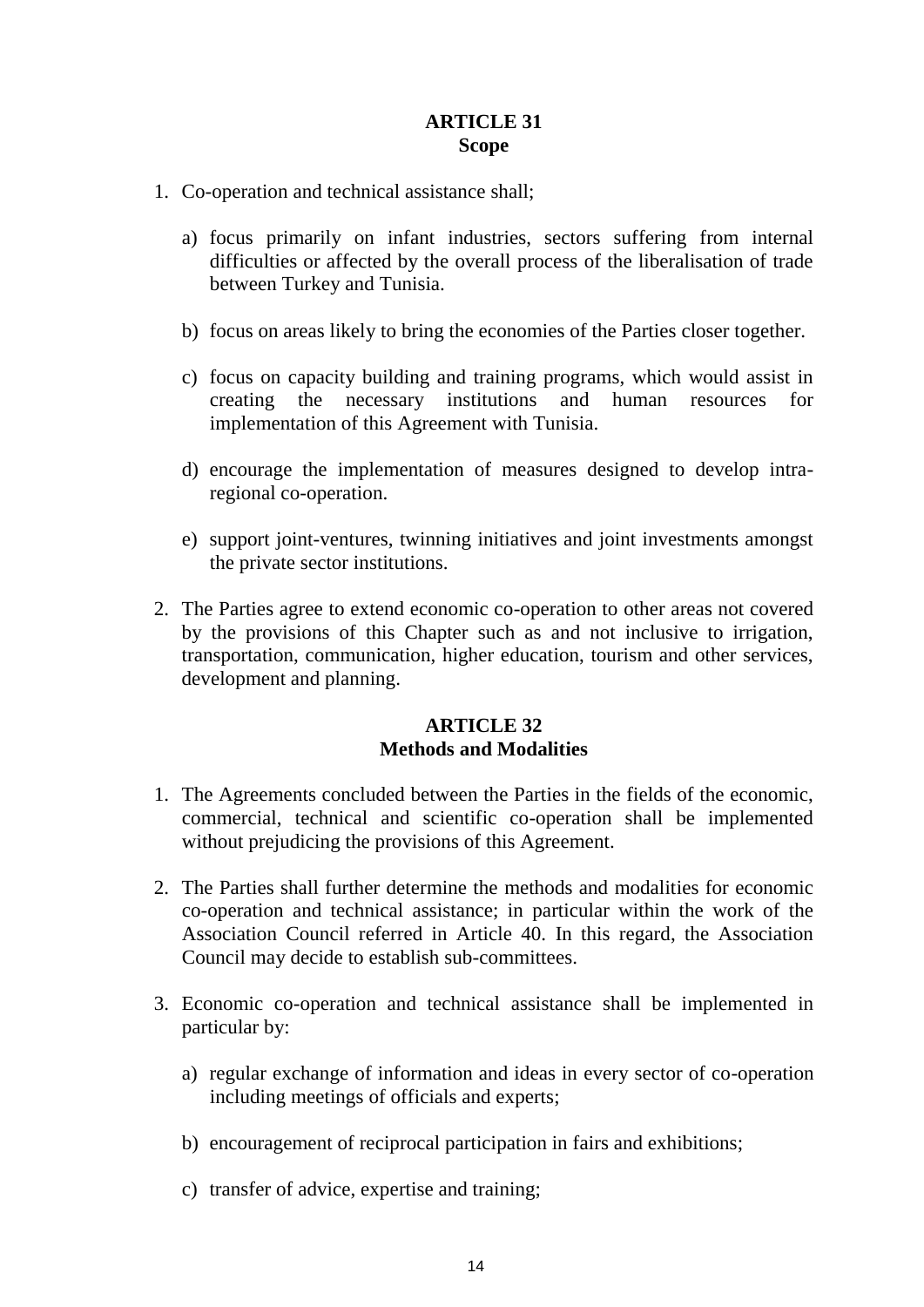- d) implementation of joint actions such as seminars and workshops;
- e) technical, administrative and regulatory assistance;
- f) encouragement and establishment of joint ventures;
- g) dissemination of information on co-operation;
- h) exchange of information in economic, scientific and technical field;
- i) granting scholarships in various fields of technical and scientific cooperation.
- 4. Projects relating to economic, scientific and technical cooperation applications shall be arranged by individual programs, agreements and contracts which will be concluded between the participating companies and establishments of the Parties in accordance with their respective legislation in force.
- 5. The matters relating to the providing of expert, advisor and other technical persons by the Parties shall be arranged by individual protocols to be concluded between the competent authorities of the Parties.

## **ARTICLE 33 Primary Fields of Economic Co-operation**

The co-operation under the scope of this Agreement shall primarily involve the following fields referred in detail between Articles 34 to 39 of the Agreement:

- a) Industry;
- b) Agriculture;
- c) Services;
- d) Small and medium-sized enterprises;
- e) Trade development;
- f) Investment promotion.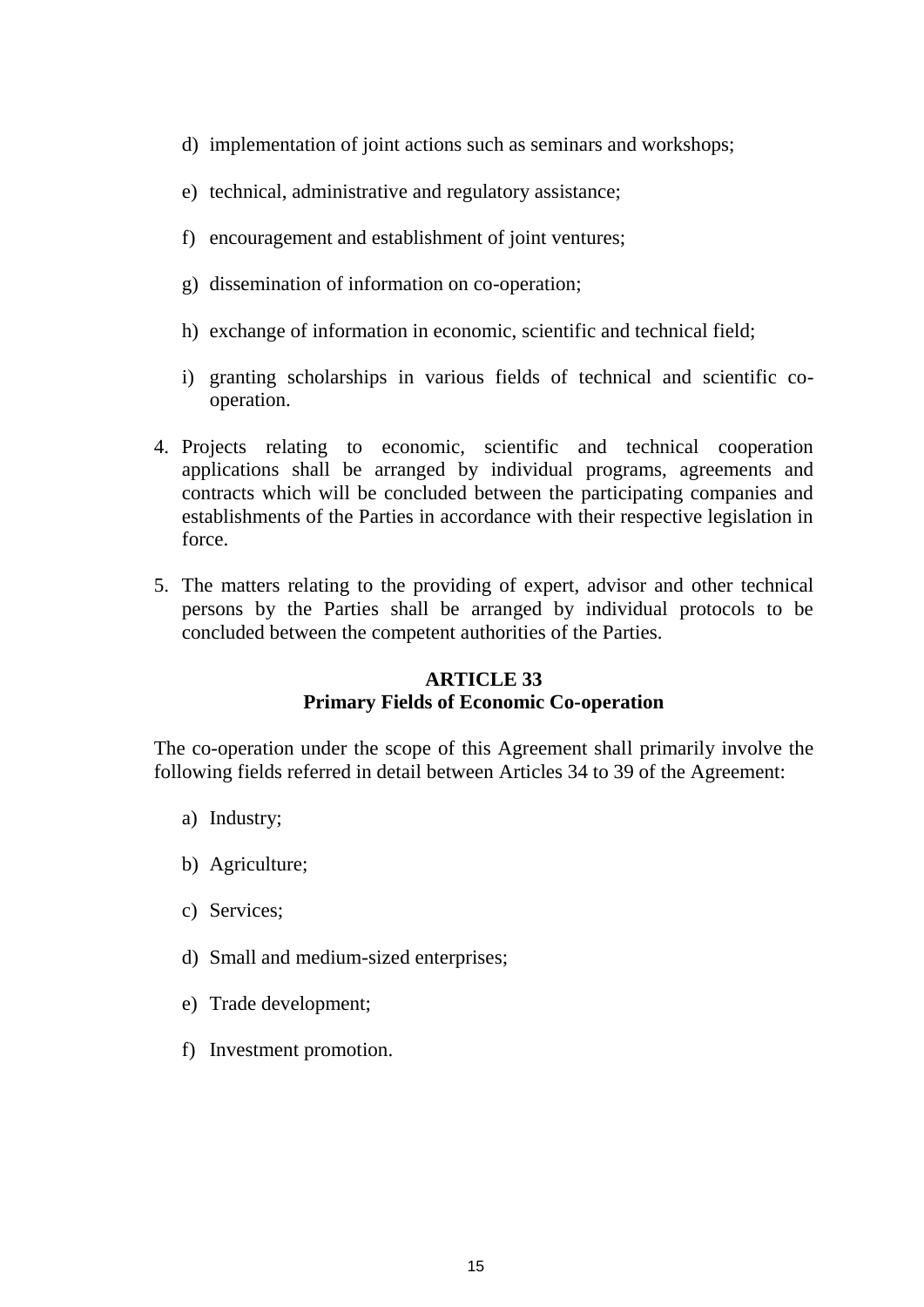#### **ARTICLE 34 Industrial Co-operation**

The main aim of industrial co-operation will be to support Tunisia, in its efforts to modernize and diversify industry and, in particular, to create an environment favourable to private sector and industrial development by enhancing cooperation between the two Parties' economic operators.

#### **ARTICLE 35 Co-operation in Agriculture and Fisheries**

Taking into account the importance of co-operation in agriculture and fisheries towards the enhancement of bilateral relations, the Parties determined the following as the desired fields of co-operation:

- a) exchange of scientific and technical information and expertise relating to agriculture, forestry, water resources and rural development;
- b) reciprocal exchange of experts;
- c) organization of training, seminars, conferences and meetings, in either of both countries;
- d) establishment of direct joint activities between the respective institutions;
- e) encouragement of investment and trade on agricultural production, processing and marketing in both countries and in other markets.

#### **ARTICLE 36 Co-operation in Services**

- 1. The Parties to this Agreement recognize the growing importance of trade in services. In their efforts to gradually develop and broaden their co-operation, in particular in the context of the Euro-Mediterranean Partnership, they will cooperate with the aim of achieving a progressive liberalization and mutual opening of their markets for trade in services, taking into account relevant provisions of the WTO-General Agreement on Trade in Services (GATS) and multilateral trade negotiations with that respect.
- 2. The Parties will discuss the means of co-operation in the area of services at the Association Council.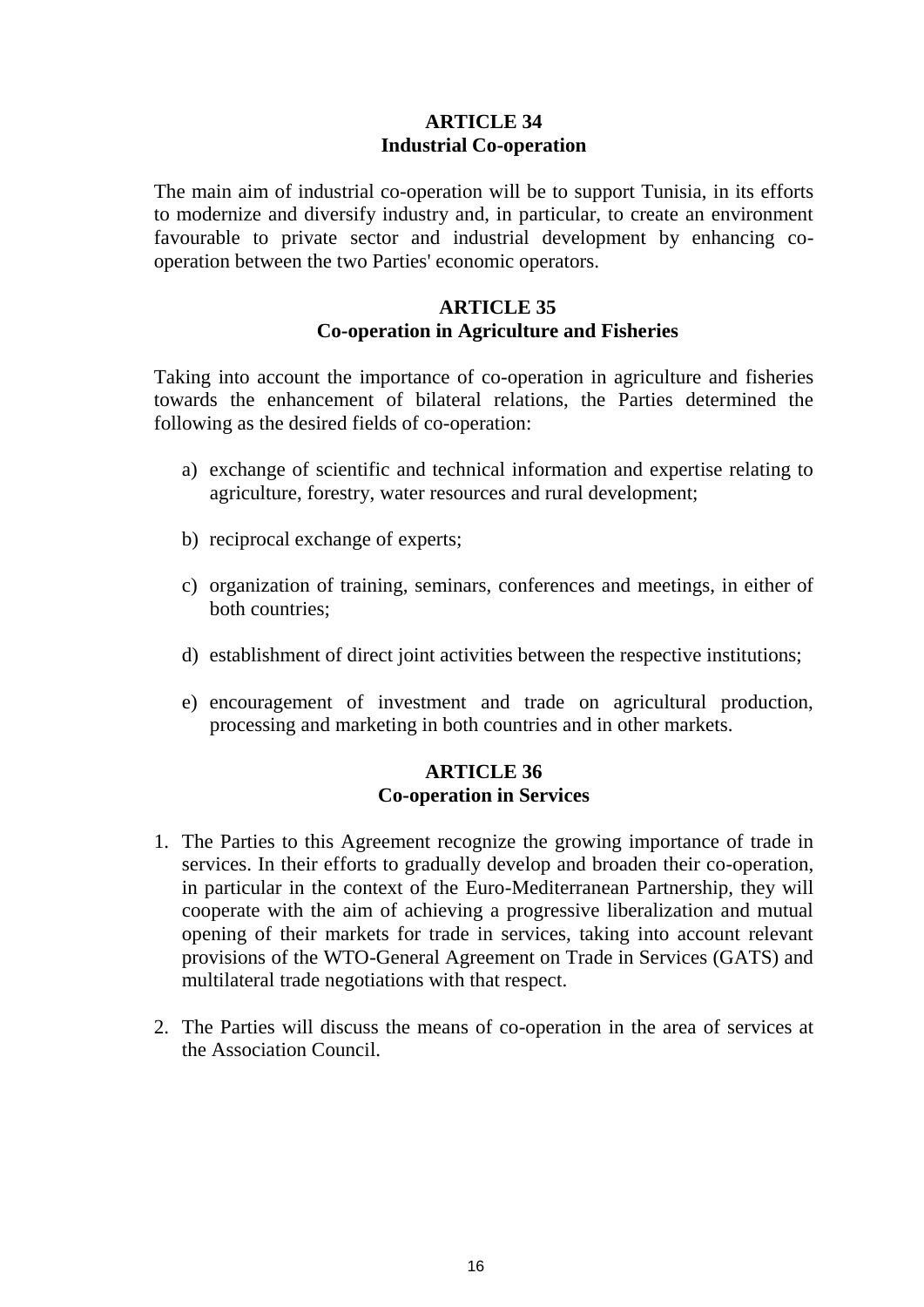## **ARTICLE 37**

## **Co-operation between Small and Medium-Sized Enterprises**

- 1. With the view to further enhance trade and economic activities, the Parties shall give priority to promoting business and investment opportunities as well as joint ventures between small and medium sized enterprises (SMEs) of the two countries. Within this context, the Parties will;
	- a) exchange expertise on entrepreneurship, management, research and management centers, quality and production standards;
	- b) provide market information to create investment opportunities;
	- c) furnish published documents concerning SMEs.
- 2. Turkey shall support Tunisia's efforts towards capacity building for the related private sector institutions.

## **ARTICLE 38 Trade Development**

Trade co-operation shall primarily focus on:

- a) developing, diversifying and increasing trade between them and improving the Parties' competitiveness on domestic, regional and international markets;
- b) the updating of Tunisian laboratories, leading eventually to the conclusion of mutual recognition agreements for conformity assessments;
- c) enhancing co-operation in customs and origin matters including vocational training in the customs field;
- d) ensuring technical support for intellectual, industrial and commercial property and for standardization and quality in Tunisia;
- e) finding ways to bring about a significant improvement in education and training, including vocational training;
- f) establishment of lasting links between specialist bodies on the Parties' territories in order to pool and exchange experience and methods;
- g) drawing up appropriate trade development strategies and creation of a trade environment supportive of competitiveness;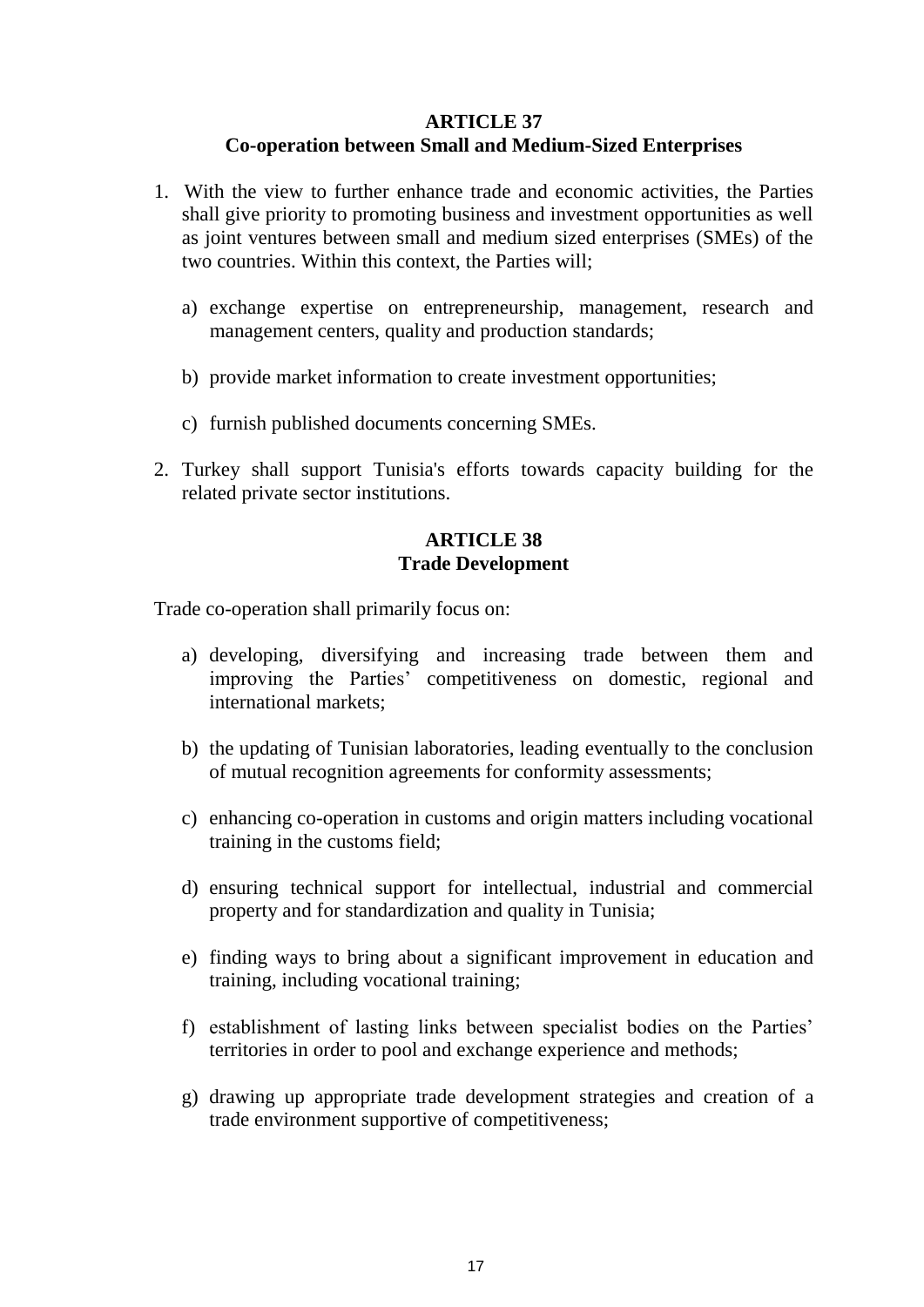- h) capacity building and development of human resources and professional skills in the field of trade and support services in both the public and private sector;
- i) exchanges of information on market requirements know-how and technology transfer through investment and joint-ventures;
- j) development of private sector in particular small and medium-size enterprises engaged in trade;
- k) establishment, adaptation and strengthening of organizations concerned with the development of trade and support services;
- l) regional co-operation for the development of trade and trade-related infrastructure and services in third countries;
- m) exchange of information and expertise for the reinforcement of national organizations involved in enforcement and protection against counterfeiting and piracy.

#### **ARTICLE 39 Investment Promotion**

The Parties recognize the importance of promoting investment and technology flows between them as a means for achieving economic growth and development. Co-operation in this respect shall include:

- a) appropriate means of identifying investment opportunities and information channels on investment regulations;
- b) the provision of information on the Parties' measures promoting investment abroad (technical assistance, financial support, investment insurance, etc.);
- c) the planning and implementation of development projects, including for the participation of foreign investors.

## **TITLE III**

## **INSTITUTIONAL AND FINAL PROVISIONS**

#### **ARTICLE 40**

#### **Establishment of the Turkey-Tunisia Association Council**

An Association Council is hereby established which as a rule shall be headed by Ministers in charge of foreign trade and meet at least once a year in accordance with the conditions laid down in its rules of procedure.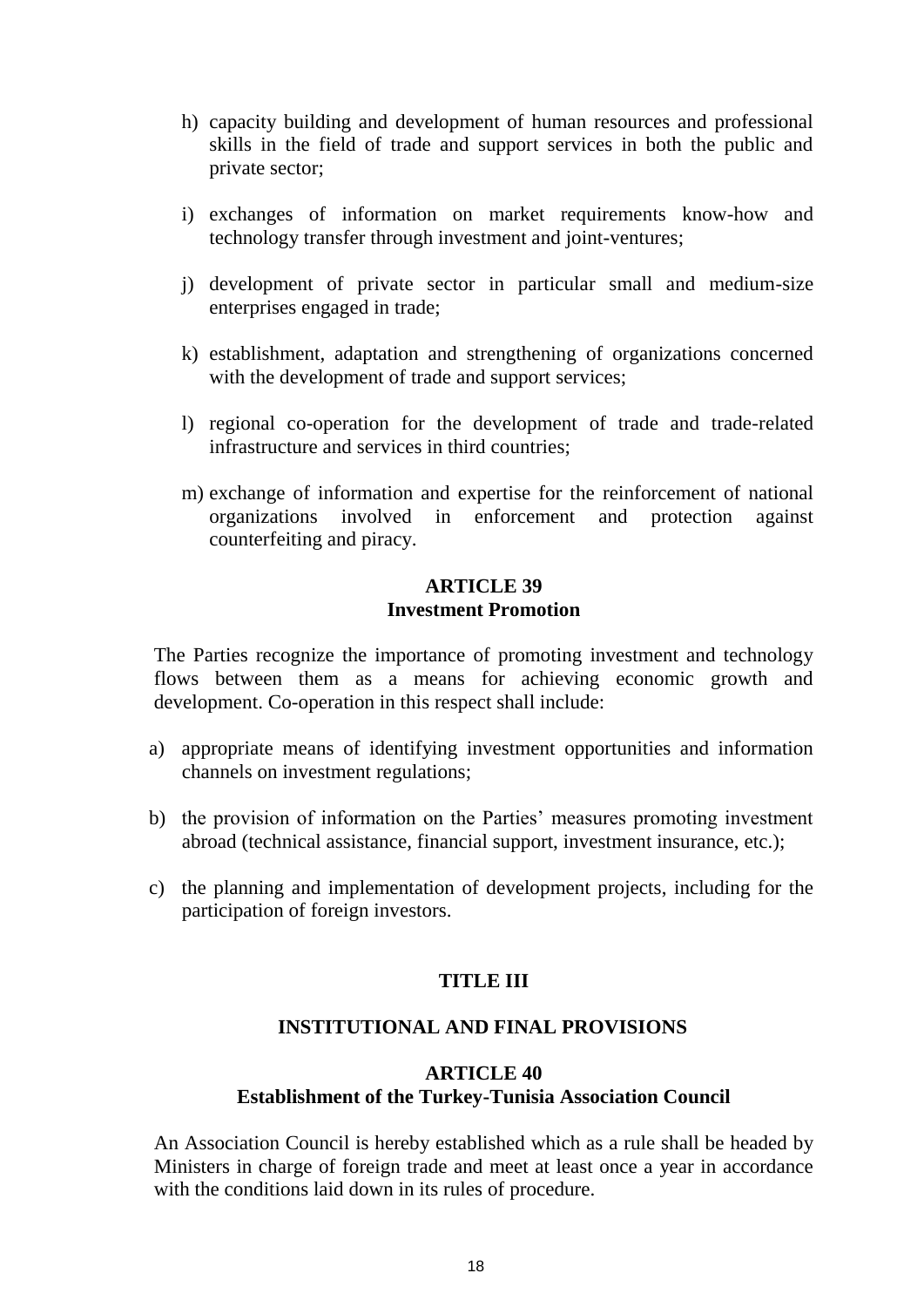## **ARTICLE 41 Duties of the Association Council**

The Association Council shall review the progress made in the implementation of this Agreement. It shall also examine any major issues arising within the framework of this Agreement including its economic and social impact and any other bilateral or international issues of mutual interest.

#### **ARTICLE 42 Procedures of the Association Council**

- 1. The Association Council shall consist of officials, public and private sector representatives of both Parties.
- 2. The Association Council shall establish its rules of procedure.
- 3. The Association Council shall, for the purpose of attaining the objectives of this Agreement, have the power to take decisions in the cases provided for therein.
- 4. The decisions taken shall be binding on the Parties that shall take the measures necessary to implement the decisions taken. The Association Council may also make appropriate recommendations.
- 5. The Association Council may upon necessity establish working groups or bodies for the implementation of the Agreement.
- 6. It shall draw up its decisions and recommendations by agreement between the two Parties.

## **ARTICLE 43 Establishment of the Association Committee**

- 1. Subject to the powers of the Association Council, an Association Committee is hereby established which shall be responsible for the implementation of the Agreement.
- 2. The Association Council may delegate to the Association Committee, in full or in part, any of its powers.

#### **ARTICLE 44 Procedures of the Association Committee**

1. The Association Committee shall meet at an appropriate level whenever necessary upon the request of the Parties, but at least once a year alternatively in Turkey and Tunisia.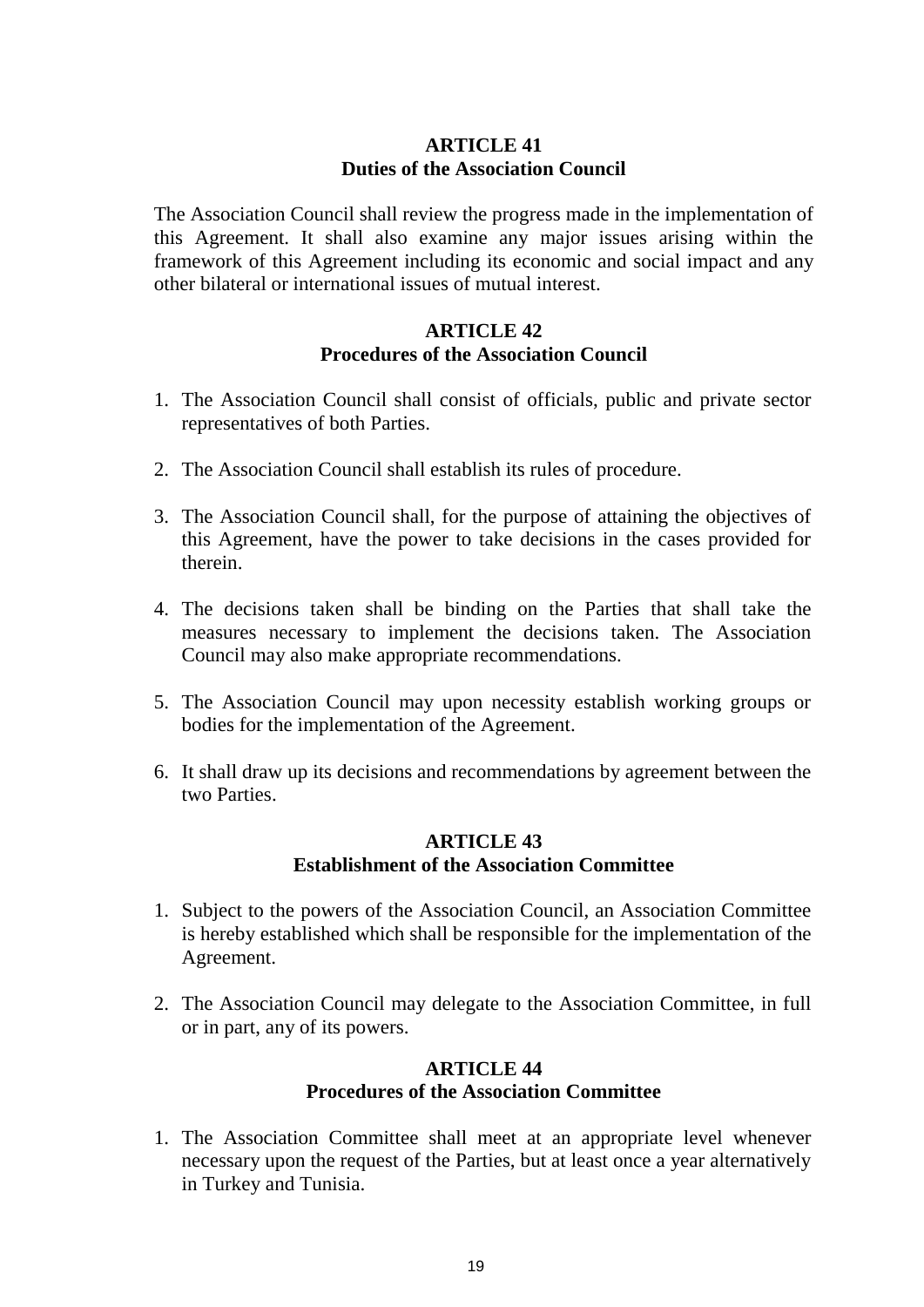- 2. The Association Committee shall establish its rules of procedure.
- 3. The Association Committee shall have the power to take decisions for the implementation of the Agreement as well as in the areas in which the Council has delegated its powers to it.
- 4. It shall draw up its decisions by agreement between the two Parties. These decisions shall be binding on the Parties that shall take the measures necessary to implement the decisions taken.

#### **ARTICLE 45 Security Exceptions**

Nothing in this Agreement shall prevent a Party from taking any measures which it considers necessary to its essential security interests as long as these measures are consistent with Article XXI of the GATT 1994.

## **ARTICLE 46 General Exceptions**

This Agreement shall not preclude prohibitions or restrictions on imports, exports or goods in transit justified on grounds of public morality, public policy or public security; the protection of health and life of humans, animals or plants; the protection of national treasures possessing artistic, historic or archaeological value; the protection of intellectual, industrial and commercial property. Such prohibitions or restrictions must not, however, constitute a means of arbitrary discrimination or a disguised restriction on trade between the Parties.

#### **ARTICLE 47 Fulfilment of Obligations**

- 1. The Parties shall take all necessary measures to ensure the achievement of the objectives of this Agreement and the fulfilment of their obligations under this Agreement.
- 2. If either Party considers that the other Party has failed to fulfil an obligation under this Agreement, the Party concerned may take the appropriate measures under the conditions and in accordance with the procedures laid down in Article 21 of this Agreement.

#### **ARTICLE 48 Dispute Settlement**

1. Either Party may refer to the Association Council any dispute relating to the application or interpretation of this Agreement.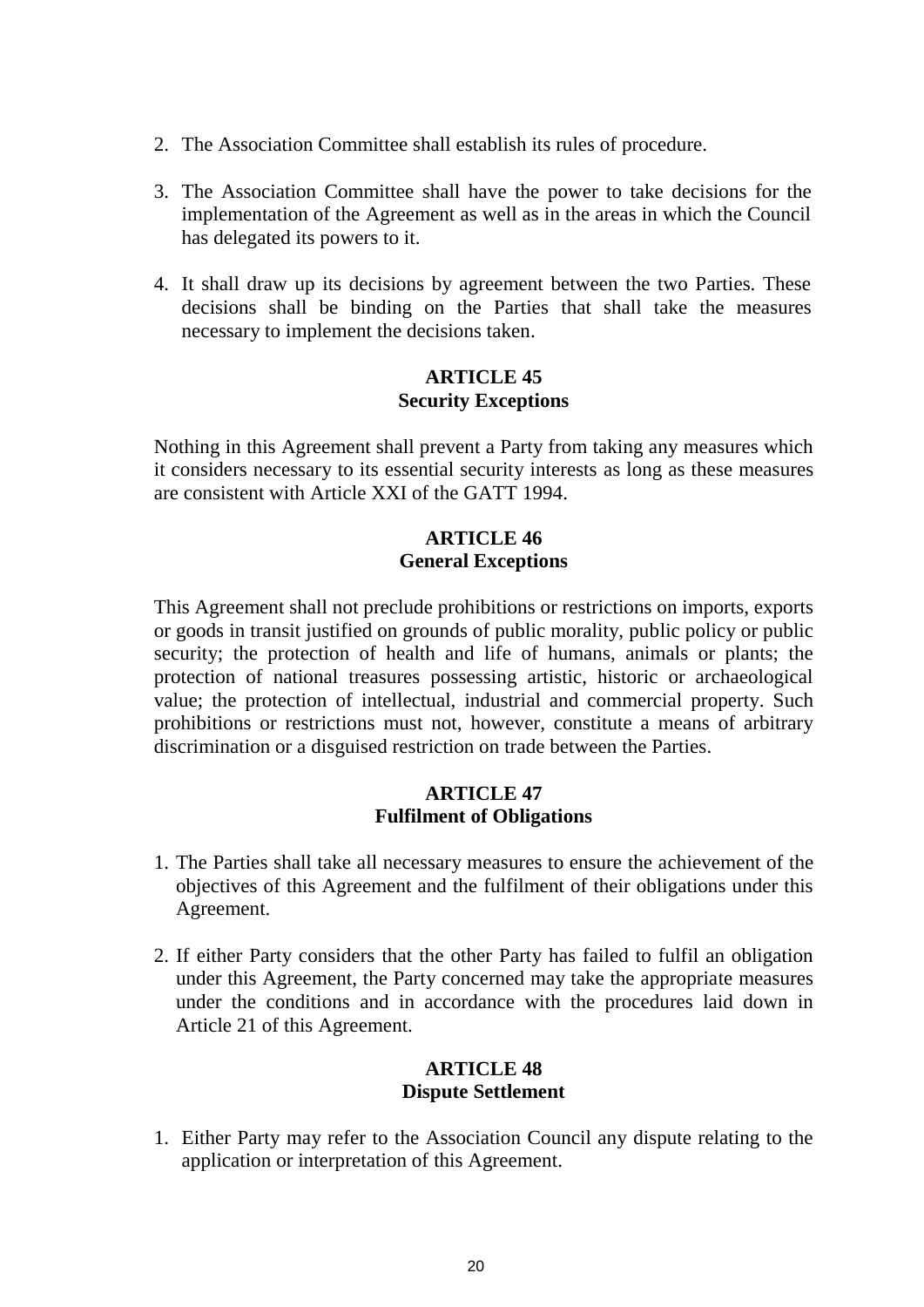- 2. The Association Council may settle the dispute by means of decision.
- 3. Each Party shall be bound to take measures involved in carrying out the decision referred to in paragraph 2.
- 4. In the event if it not being possible to settle the dispute in accordance with paragraph 2, either Party may notify the other of the appointment of an arbitrator; the other Party must then appoint a second arbitrator within two months.
- 5. The Association Council shall appoint a third arbitrator.
- 6. The arbitrators' decisions shall be taken by majority vote.
- 7. Each Party to the dispute shall take the steps required to implement the decision of the arbitrators.

### **ARTICLE 49 Evolutionary Clause**

- 1. Where either Party considers that it would be useful and in the interest of the economies of the Parties to develop the relations established by this Agreement by extending them to fields not covered thereby, it shall submit a reasoned request to the other Party. The Association Council may instruct the Association Committee to examine this request and, where appropriate, to make recommendations to them, particularly with a view to opening negotiations.
- 2. Agreements resulting from the procedure referred to in paragraph 1 will be subject to ratification or approval by the Parties to this Agreement in accordance with their national legislation.

#### **ARTICLE 50 Amendments**

Amendments to this Agreement, as well as to its Annexes and Protocols, shall enter into force on the date of receipt of the latter written notification through diplomatic channels, by which the parties inform each other that all necessary requirements foreseen by their national legislation for the entry into force of these amendments, have been fulfilled.

## **ARTICLE 51 Protocols and Annexes**

Protocols and Annexes to this Agreement shall form an integral part thereof. The Association Council may decide to amend the Protocols and Annexes in accordance with the national legislation of the Parties.